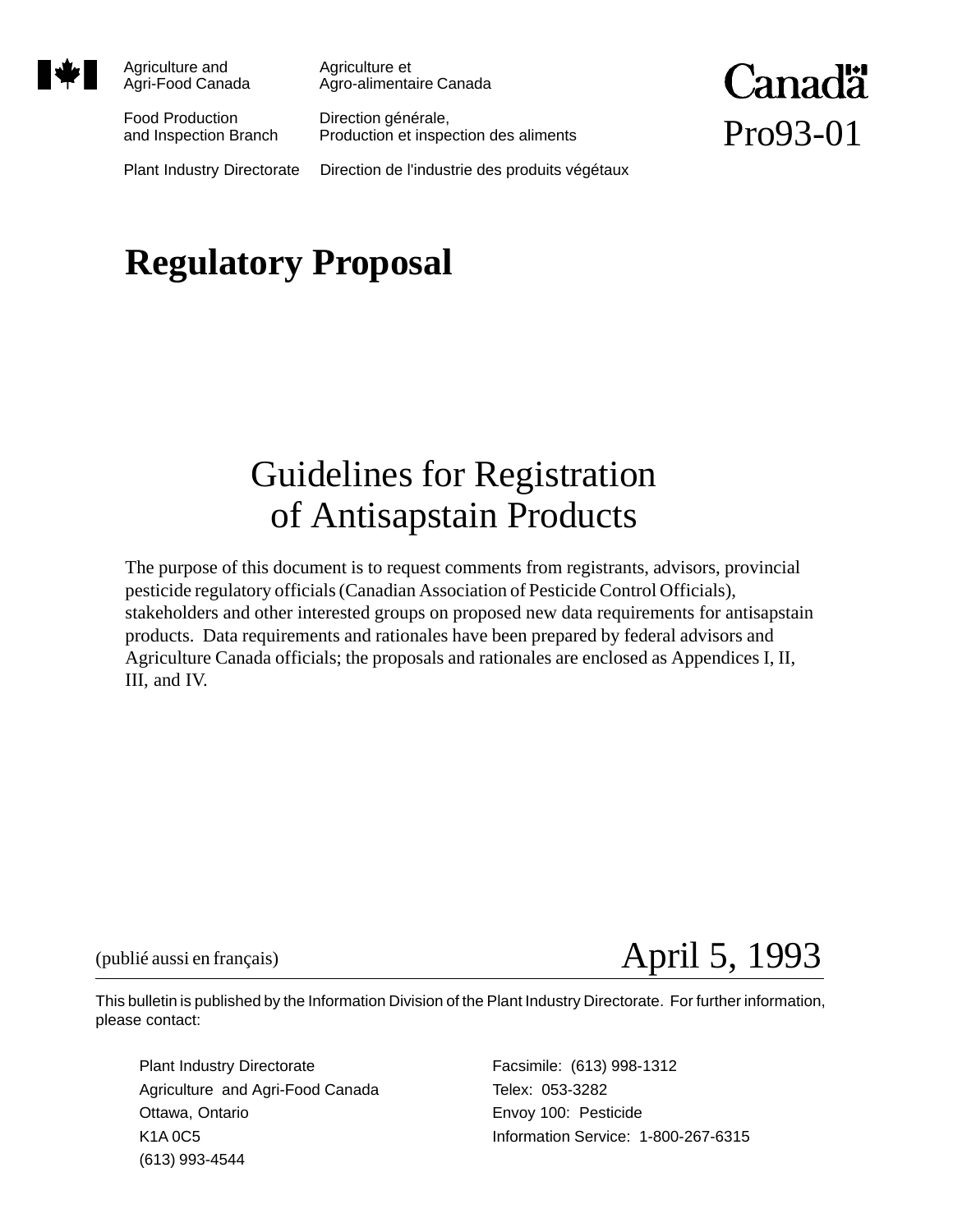## **Table of Contents**

| 2.0                                                                                 |                                         |  |
|-------------------------------------------------------------------------------------|-----------------------------------------|--|
| 3.0                                                                                 |                                         |  |
|                                                                                     |                                         |  |
| 5.0                                                                                 |                                         |  |
|                                                                                     |                                         |  |
|                                                                                     |                                         |  |
| Appendix I                                                                          |                                         |  |
| Appendix II<br>Environmental Data Requirements for Registration of Technical Active |                                         |  |
| Appendix III<br>Environmental Data Requirements for Registration of End-Use         |                                         |  |
|                                                                                     | Appendix IV                             |  |
|                                                                                     | Environment Canada B.C. Region Proposal |  |
|                                                                                     | Appendix V                              |  |
|                                                                                     | Data Traditionally Requested            |  |
|                                                                                     |                                         |  |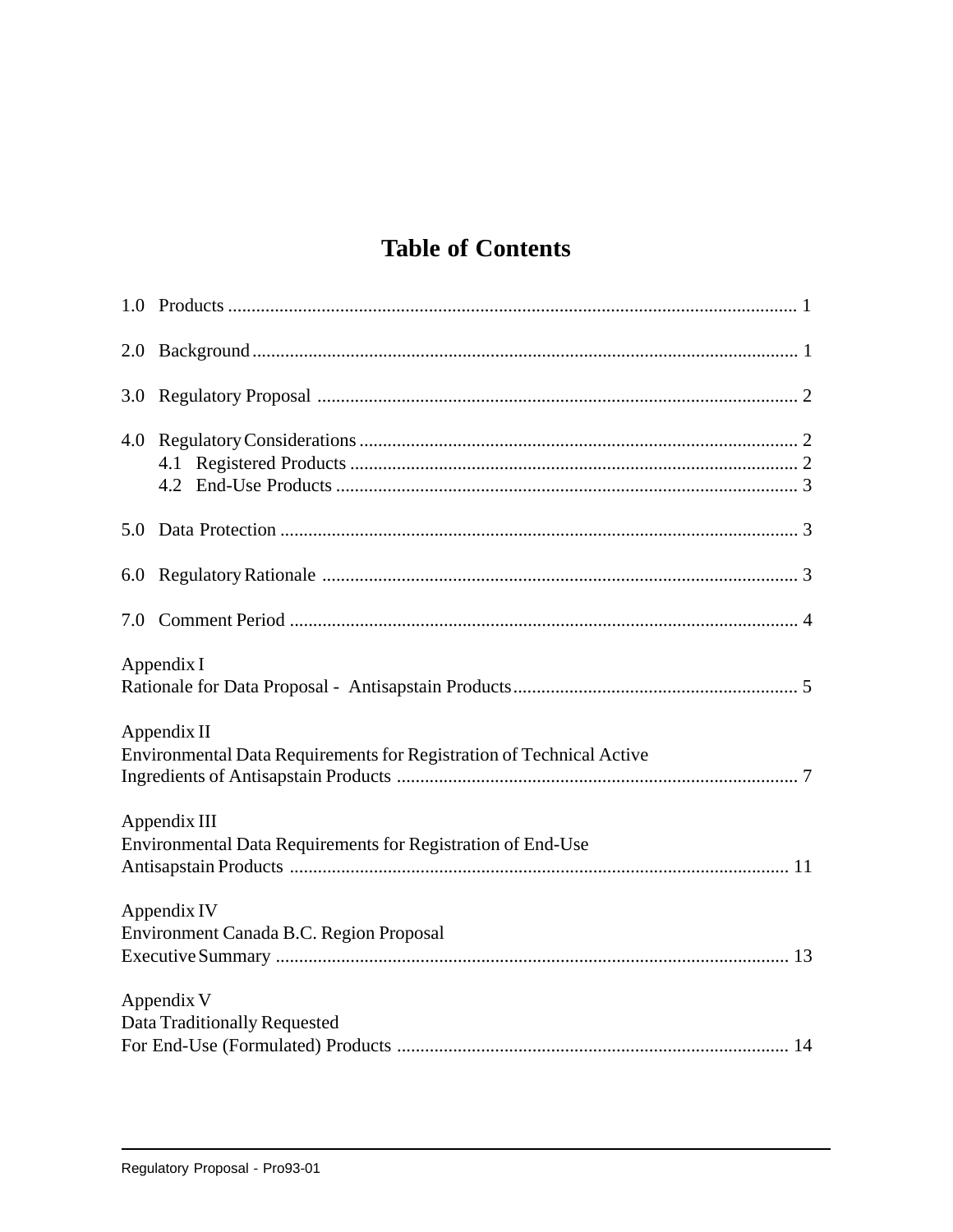## **1.0 Products**

Products covered under the proposed guidelines would include technical active ingredients and end-use products for use in lumber sapstain control. These industrial pesticides are applied to freshly sawn wood to prevent lumber degradation and waste caused by the growth of mould stain and decay fungi during storage and transit. Because this use pattern is considered unique for chemical pesticides, registration of these products has traditionally been determined on a case by case basis. Recently, federal scientific advisors have requested studies which have not previously been considered essential for registration of sapstain control products.

## **2.0 Background**

In 1987 and 1989, Agriculture Canada and federal advisors produced Discussion Documents on antisapstain products. The response to the Discussion Documents from a variety of stakeholders led to the following regulatory decisions being implemented.

In 1990, Agriculture Canada granted temporary registrations for the antisapstain chemicals, didecyl dimethyl ammonium chloride (DDAC), 3-iodo-2-propynyl butylcarbamate (IPBC) and Azaconazole 200EC.

Agriculture Canada responded to the Majority Stakeholder's Report of the British Columbia Multi-stakeholder Forum by establishing a regulatory position which provides for:

- a) re-evaluation of the older active ingredients used for sapstain control (Borax, TCMTB and Copper-8-quinolinolate);
- b) annual review of the temporary registrations;
- c) annual monitoring of schedules for additional studies for technical active ingredients; and
- d) cooperative development of appropriate exposure data for sapstain control products.

Federal advisors have been asked to review registrant data commitments and further define studies that are desirable to facilitate ongoing reviews and re-evaluations requested in the Majority Stakeholders Report of the British Columbia Multi-Stakeholder Forum.

In some instances, this has resulted in identifying studies which are already included in the existing Pesticides Directorate Trade Memorandum, T-1-245, "Guidelines For Developing A Toxicology Data Base" (1984), and Trade Memorandum, T-1-255, "Guidelines for Determining Environmental Chemistry and Fate of Pesticides" (1987).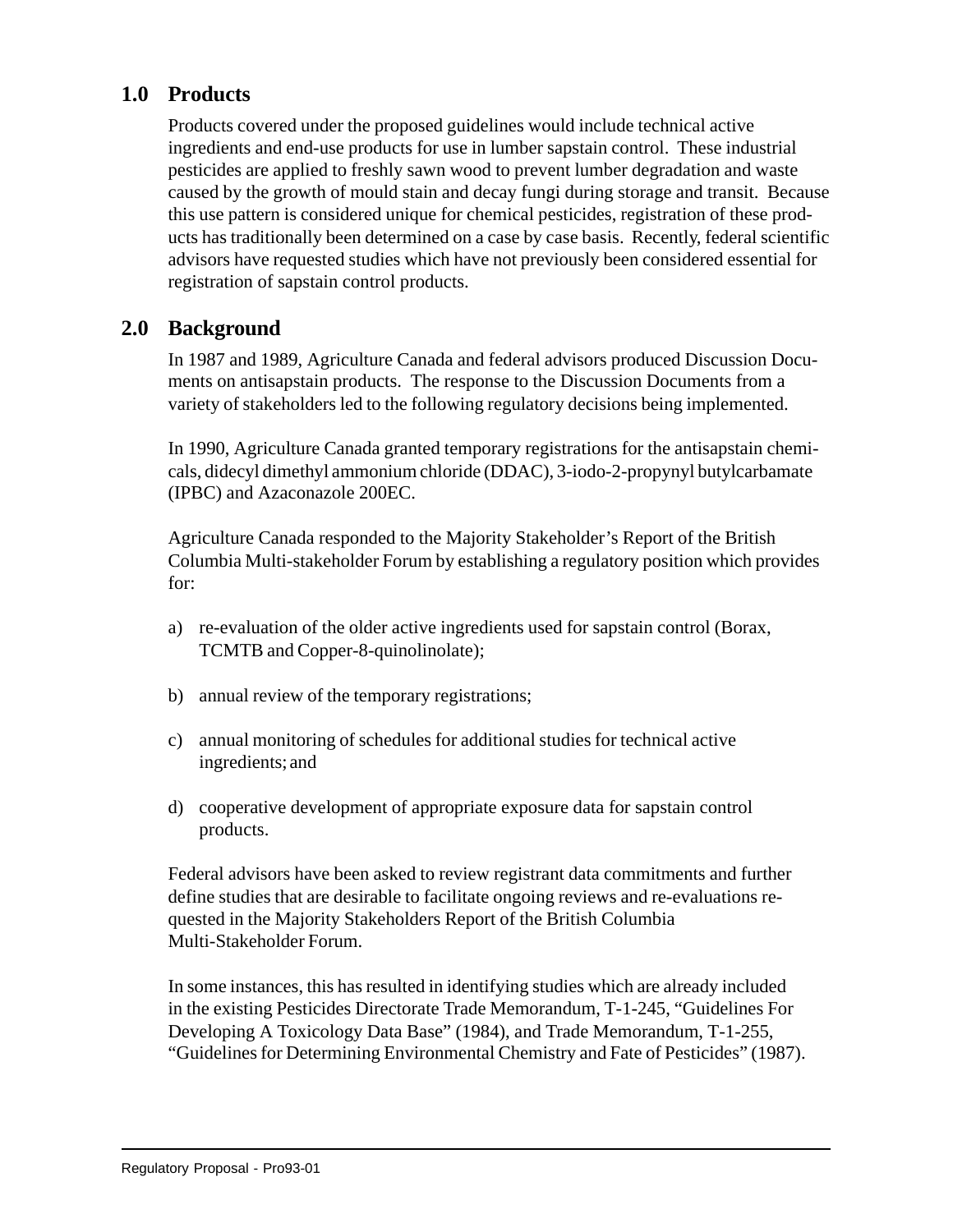Some unique studies have also been identified which are associated with this use pattern. Rationales for requiring these studies are given in Appendix I. The proposed studies are outlined in Appendix II and Appendix III for technical active ingredients and end-use products, respectively.

The B.C. Regional Office of Environment Canada has requested that lumber leaching studies be included to facilitate development of effluent standards for antisapstain products. This information is included as Appendix IV.

Health and Welfare Canada has chosen not to deviate from the current Guidelines for Developing Toxicology as outlined in Trade Memorandum T-1-245. Stakeholders should be aware that recently, requests have been directed to some formulators to produce short-term toxicity studies when two or more active ingredients are formulated in a product. These studies are part of T-1-245 Guidelines for Developing Toxicology.

Another important development related to safety information involves new initiatives for developing an appropriate protocol for conducting operator exposure studies. This protocol will facilitate the conduct of exposure studies as a required component of the data package for sapstain control products.

Appendix V outlines the type of data that Agriculture Canada traditionally requested for end-use antisapstain products. The proposed data requirements in Appendices II, III and IV represent substantial change, particularly for end-use (formulated) products. One possible regulatory approach for implementing these proposals has been included for comment.

## **3.0 Regulatory Proposal**

It is proposed that the new data described in Appendices II, III and IV be incorporated into the Data Guidelines for antisapstain products with the following Regulatory considerations.

## **4.0 Regulatory Considerations**

4.1 Registered Products

Data bases on currently registered products including a number of temporary registrations, used for sapstain control, would require upgrading to comply with the proposed guidelines.

Agriculture Canada would continue to allow applicants and registrants to provide scientifically sound rationales for the exemption, substitution, or extrapolation of information. Rationales would be required as part of an application for registration or as part of the process of re-evaluation.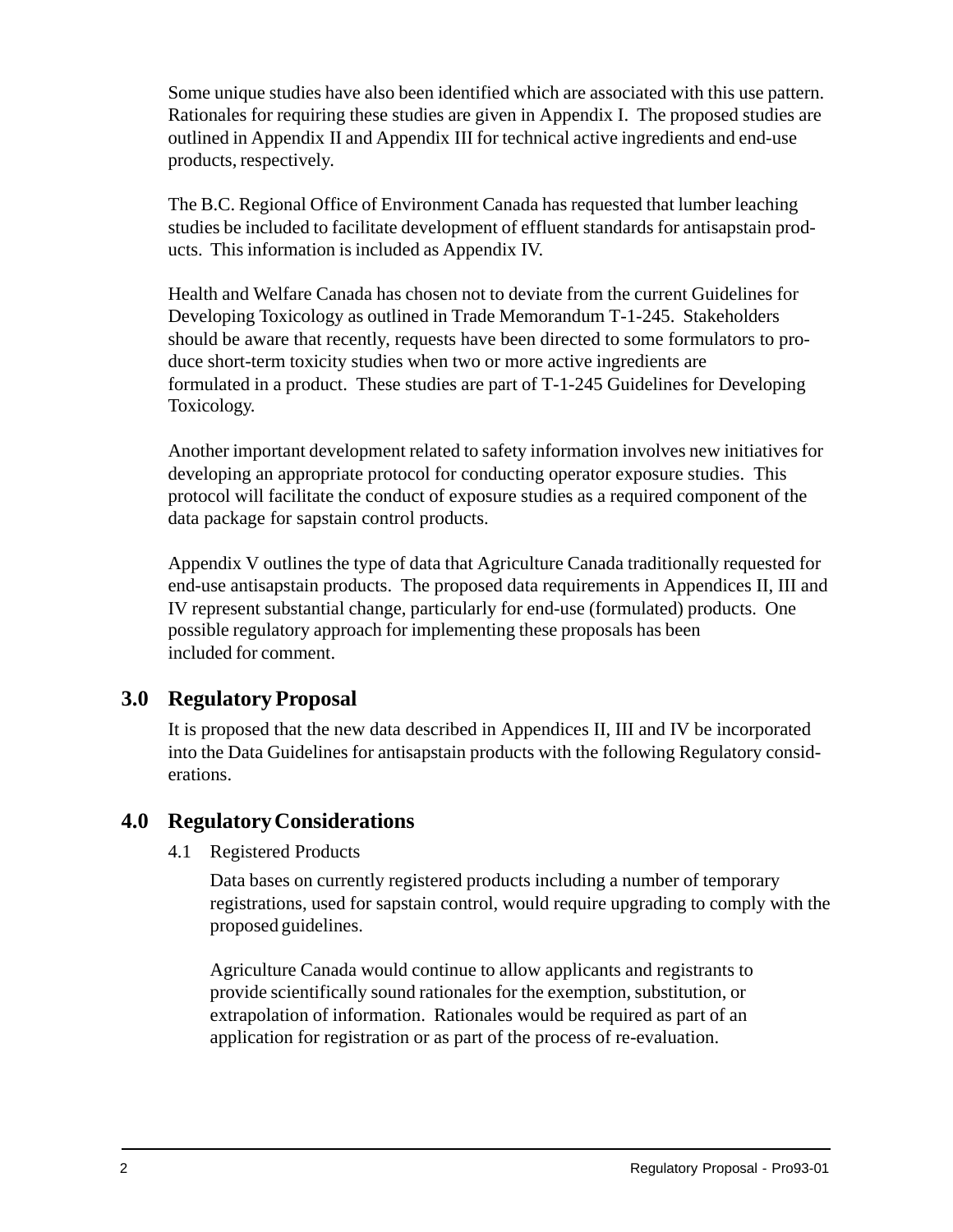#### 4.2 End-Use Products

New end-use products would be considered for temporary registration provided:

- a) Active ingredients are currently registered for sapstain control in Canada;
- b) Application rates for the active ingredients are in line with established efficacy requirements;
- c) The formulated product is applied by improved technology or equivalent technology, currently used for existing registered products;
- d) A commitment is made by the applicant to produce appropriate exposure data using the maximum use rate for the end-use formulation. The data would be required to be submitted within the first year of a temporary registration. This window would accommodate exposure protocol requirements;
- e) Commitment is made by the applicant to perform and submit additional studies or exemption rationales arising from the proposed new data requirements;
- f) The product is supported by data described in Appendix V; and
- g) No new information is available that would indicate unacceptable adverse effects or risk.

## **5.0 Data Protection**

Data ownership would be recognized within the current policy on Product Specific Registration and Proprietary Rights to Data. Point values for new studies in the proposed guidelines would be assigned based on input received during the public comment period for this document.

## **6.0 Regulatory Rationale**

The Proposal would utilize the existing regulatory mandate under the *Pest Control Products Act and Regulations* as outlined in Section 17 of the *Regulations*. (Temporary Registration for Pest Control Products.)

The Regulations state:

The Minister may, upon such terms and conditions, if any, as he may specify, register a control product for a period not exceeding one year where the applicant agrees to endeavour to produce additional scientific or technical information in relation to the control product.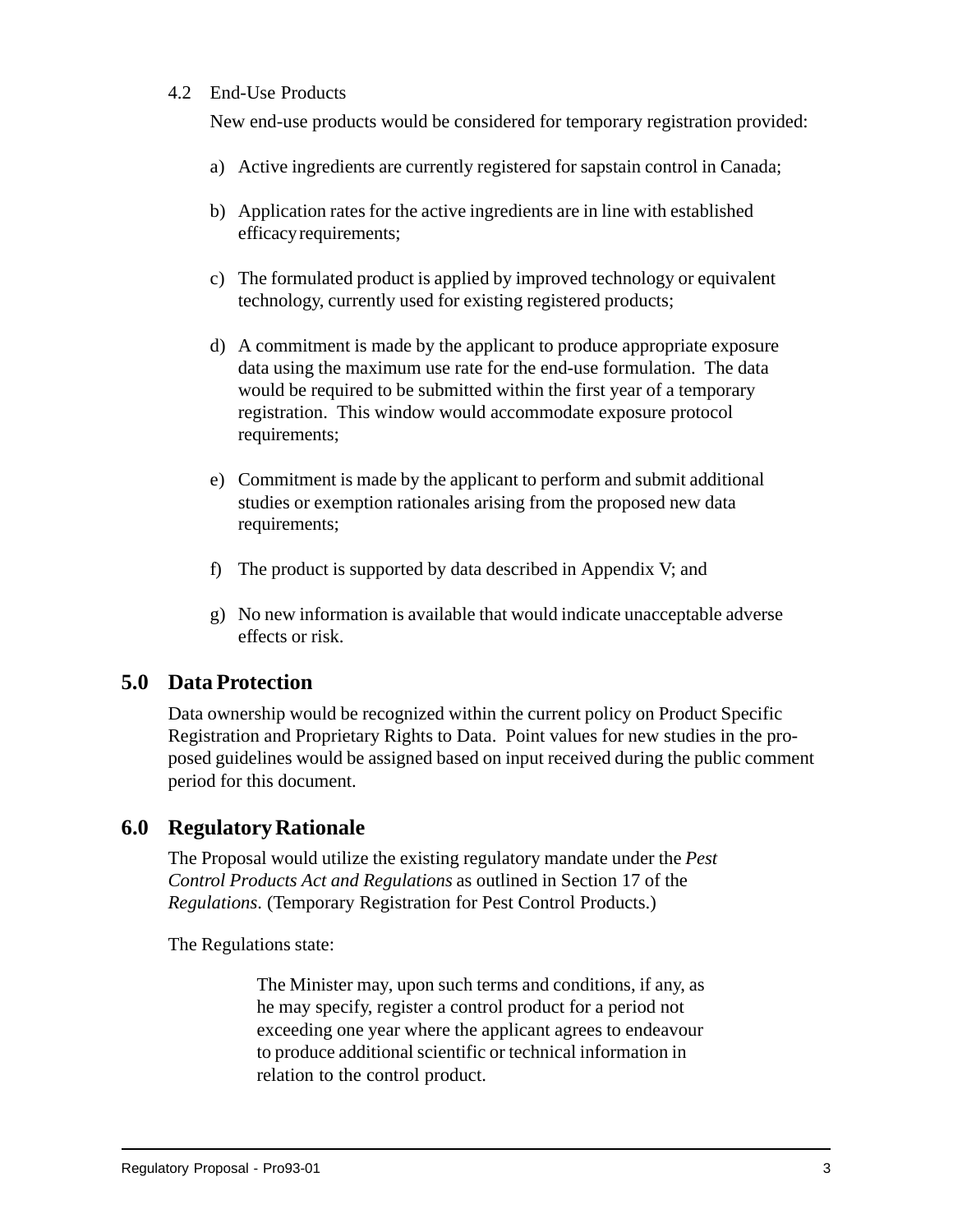The Proposal:

- a) provides a regulatory control mechanism through the use of temporary registration, which responds to new use experience, annual reviews, or ongoing re-evaluations. This regulatory practice has, after public consultation, been adapted for specific end-use products such as NP-1;
- b) provides a practical mechanism for improving the knowledge base for pest control products and represents an equitable regulatory process;
- c) does not expand the use pattern for any of the active ingredients which are currently registered and used at industrial mill sites in Canada;
- d) will provide for a more cost competitive market and/or improved products;
- e) recognizes the need for a regulatory mechanism to generate operator exposure data on antisapstain products in Canada; and
- f) recognizes that data guidelines are evolutionary in nature and opportunities for new scientific investigation will arise in the future.

## **7.0 Comment Period**

Comments on the proposed operational change should be submitted no later than 90 days from the date of this Regulatory Proposal. Please forward your comments to Mr. Clifford Ralph, Agriculture Canada, Plant Industry Directorate, Ottawa, Ontario, K1A OC5.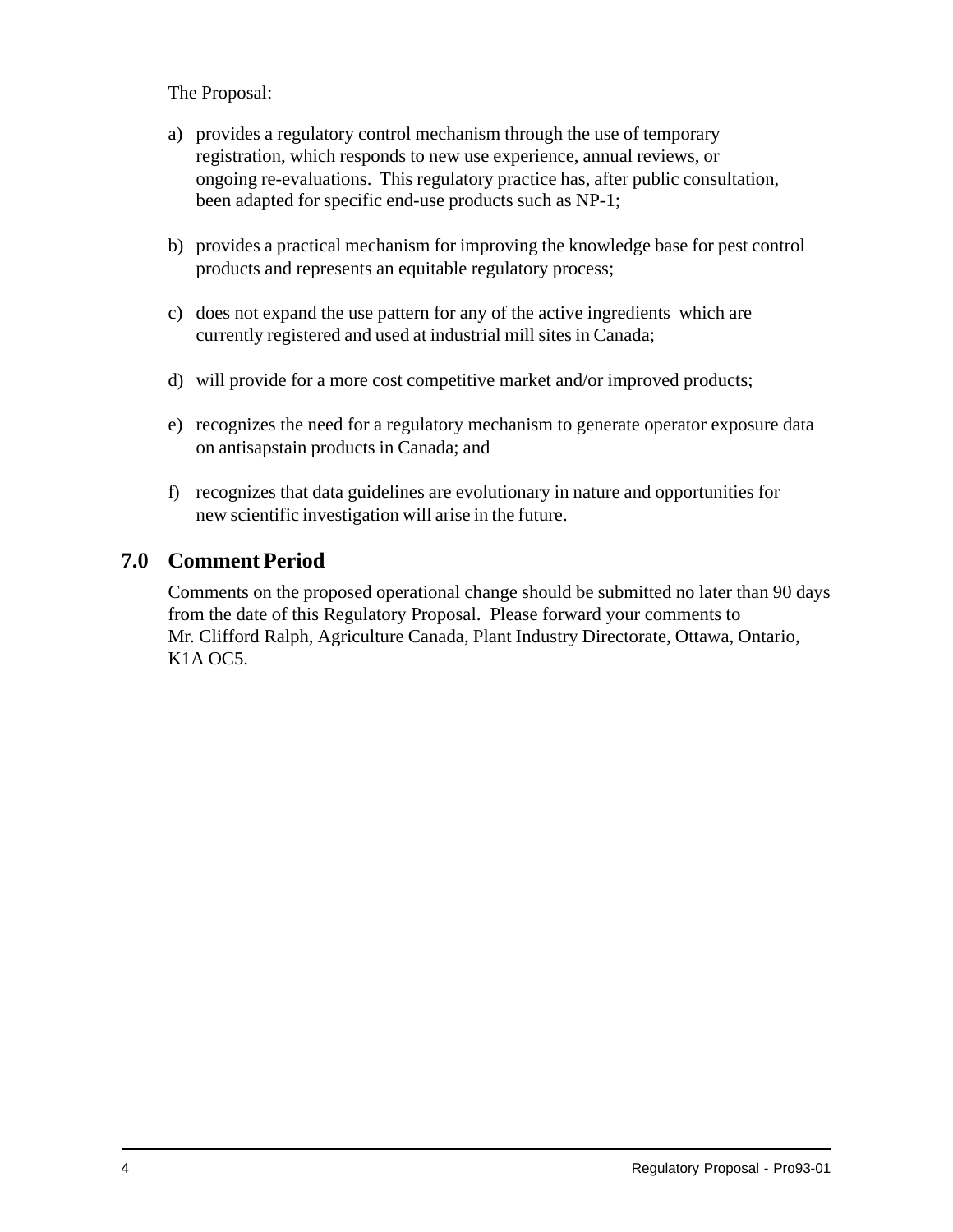## **Appendix I**

## **Rationale for Data Proposal - Antisapstain Products**

Environment Canada should receive a copy of all proposed environmental data listed.

The following comments address the rationale for requesting specific data.

#### **Technical Product - Environmental Chemistry and Fate**

For environmental chemistry and fate data, requirements are the same as those described for all pesticides in Agriculture Canada's Trade Memorandum T-1-255, "Environmental Chemistry and Fate Guidelines for Registration of Pesticides in Canada." Special studies done with the technical product include: 1) photo-transformation on wood; and 2) analytical methods. In addition, incineration studies are required as part of the disposal/ decontamination information submission.

Generally, phototransformation studies are used to identify transformation products and establish dissipation rates, thereby permitting the assessment of the significance of phototransformation for the dissipation of a product in the environment. Much of the rationale for requiring phototransformation studies is outlined on pages 14 to 18 of the Environmental Chemistry and Fate Guidelines. Among the items in the Guidelines, it is noted that:

- i) identification of major phototransformation products must be done with radiolabelled pesticide;
- ii) the rates of transformation of the pesticide can be determined using any suitable analytical technique; the rates of transformation of major transformation products may need to be determined, as decided on a case-by-case basis.

For antisapstain products, we are considering asking for data on phototransformation in water and on soil only, with a caveat that studies on wood may be required on a case-by-case basis, depending on product chemistry and the transformation products and rates identified in the water and soil phototransformation studies. However, it may be fairer and more expedient to simply request the wood studies, while recognizing that the applicant may request a waiver on sound scientific grounds.

Analytical methods for residue detection and quantification have generally been included as part of studies submitted in Part 2, Part 6, and Part 7. The methods should be submitted as one package as part of Part 6. These are listed under "Special studies" in the accompanying list.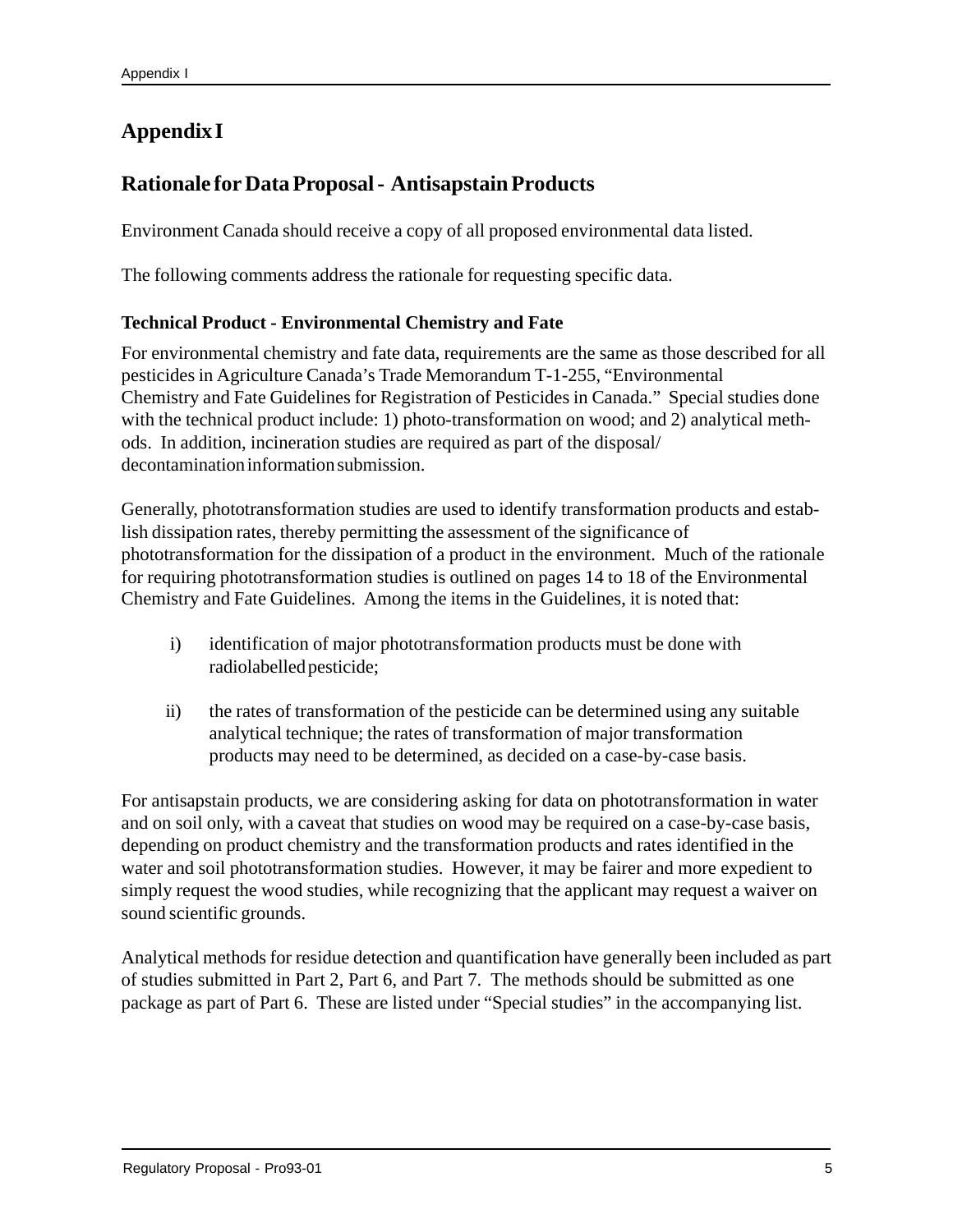Incineration is a common method of disposal for treated wood waste. These wastes may include cut ends, as well as residues resulting from the planing of treated lumber. Treated wood waste may also be generated during further machining or use, and these wastes may be burned in kilns or furnaces or in the open. Incineration studies should be done at two temperatures to identify transformation products when burning at low and high temperatures.

#### **Technical Product - Environmental Toxicology**

Pending further discussions of the draft Non-target Plant Guidelines, only an algal test is requested for plant testing.

#### **End-Use Formulated Product - Environmental Chemistry**

For environmental chemistry and fate data, requirements are the same as those described for all pesticides in Agriculture Canada's Trade Memorandum T-1-255, Environmental Chemistry and Fate Guidelines for Registration of Pesticides in Canada.

Number of sites, location, and rates for field dissipation studies will be decided on a case-by-case basis.

Field aquatic studies may be waived if laboratory data have shown that the product is not persistent in aquatic systems.

Special studies include leaching from lumber. A standard protocol for leaching from lumber has recently been developed by Peter Krahn, DOE EP - Pacific and Yukon region. Available from Environment Canada, 224 West Esplanade, North Vancouver, B.C., V7M 3H7.

#### **End-Use Formulated Product - Environmental Toxicology**

As with all pesticide types, environmental toxicology data should generally be submitted for every end-use formulation. Requests for waivers must be based on sound scientific arguments. In the case where an end-use formulation contains a mixture of two or more active ingredients, a full package must be submitted for end-use formulation.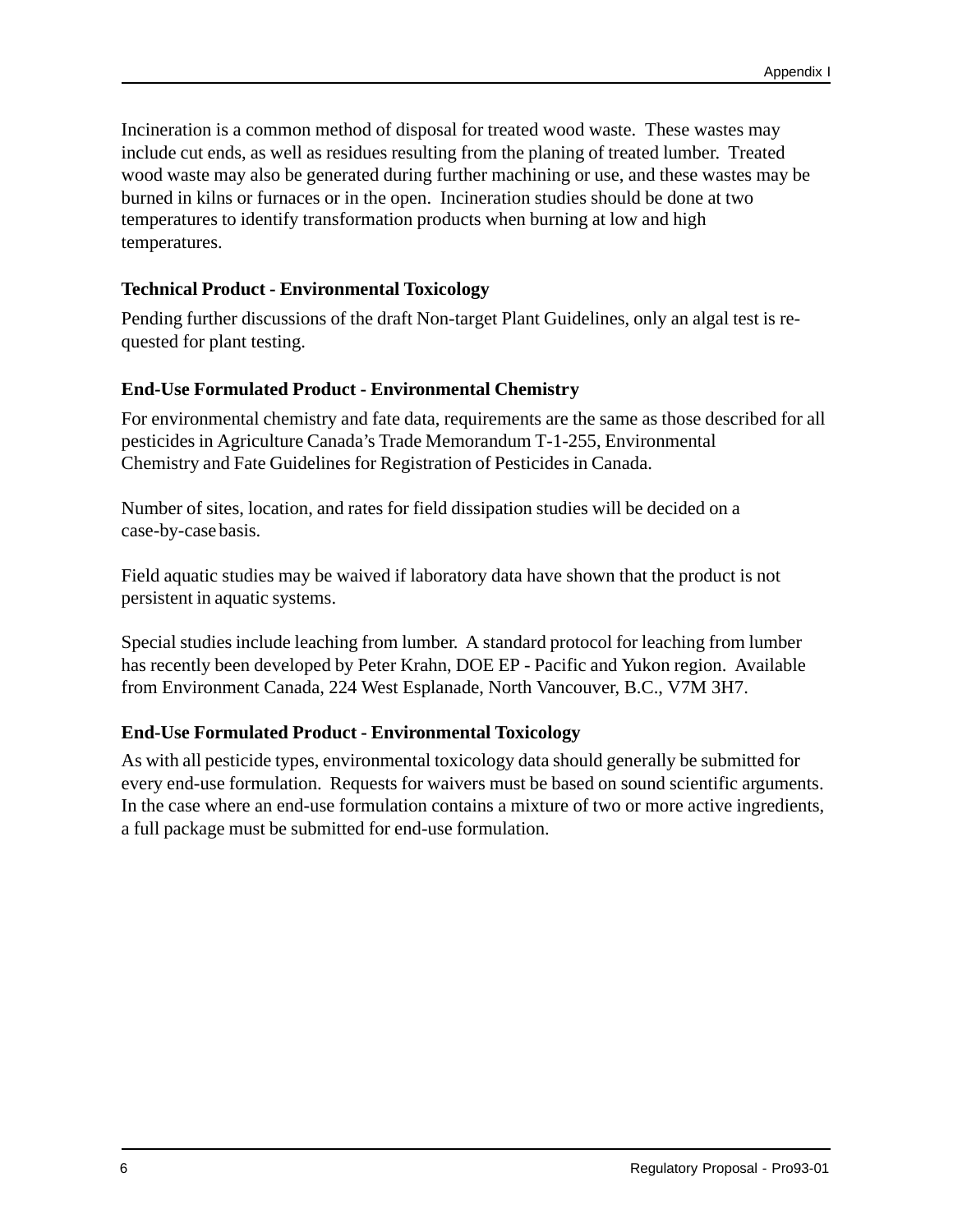## **Appendix II**

## **Environmental Data Requirements for Registration of Technical Active Ingredients of Antisapstain Products**

#### Part 1: **Label**

• Label

#### Part 2: **Product Chemistry**

- Specific gravity
- Dissociation constant  $(pK_a)$
- Product Specification Form

#### Part 6: **Environmental Chemistry and Fate**

Physicochemical properties:

- Vapour pressure
- Water solubility
- Hydrolysis
	- in water
- Phototransformation
	- in water
	- on soil
- Octanol/water partitioning coefficient  $(K_{ow})$

#### Mobility:

- Adsorption/desorption in soils
- Leaching in soil

Biotransformation (laboratory):

- Aerobic transformation
	- in soil
	- in water or sediment/water
- Anaerobic transformation
	- in sediment/water

Special studies:

- Phototransformation
	- on wood
- Analytical methodology
	- detection and quantification of residues
	- in soil
	- in water
	- in sediment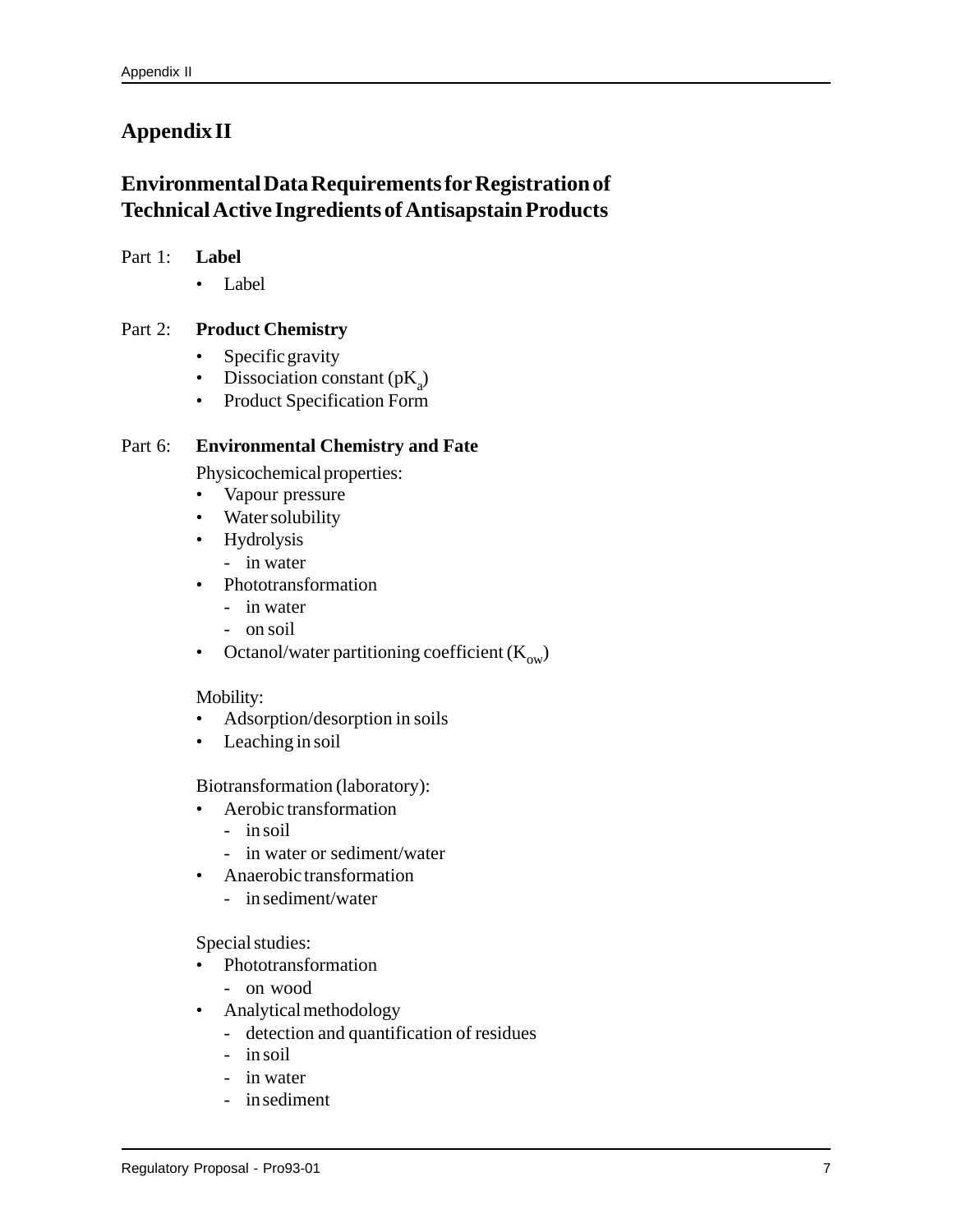- in biota (including fish tissue)
- detection limit, in water, must be lower than the NOEL for the most sensitive non-target aquatic species tested.

Storage, disposal and decontamination:

• Incineration/thermal decomposition

#### Part 7: **Environmental Toxicology**

#### **Acute toxicity**

Fish:

- 96-hour flow-through exposure testing of fingerlings of rainbow trout (Oncorhynchus mykiss); determination of an  $LC_{50}$ ;
- 96-hour flow-through exposure testing of fingerlings of coho salmon (Oncorhynchus kisutch), chinook salmon (Oncorhynchus tshawytscha) or Atlantic salmon (Salmo salar), to be followed by a 48-hour flow-through salinity challenge test; determination of an  $LC_{50}$  plus additional mortality observations and serological determinations as required in the salinity challenge test.

Aquatic invertebrates:

- 48-hour static or flow-through exposure testing of the freshwater daphnid (Daphnia magna); determination of an  $LC_{50}$ ;
- 48-hour static or flow-through exposure testing of a representative estuarine or marine crustacean such as the mysid shrimp (Mysidopsis bahia) or the grass shrimp (Palaemonetes pugio); determination of an  $LC_{50}$ .

One of:

• 48-hour exposure testing (flow-through) of an estuarine or marine mollusc embryo larvae study; determination of an  $LC_{50}$ ;

or

• 96-hour exposure testing (flow-through) of an estuarine or marine mollusc shell deposition study; determination of an  $LC_{50}$ .

Plants:

Growth inhibition testing of one algal species; determination of an  $LC_{50}$ .

Birds:

- Acute oral toxicity testing of mallard duck or bobwhite quail; determination of a single-dose  $LD_{50}$ ;
- Dietary toxicity testing of mallard duck or bobwhite quail; determination of a 5-day feeding  $LC_{50}$ .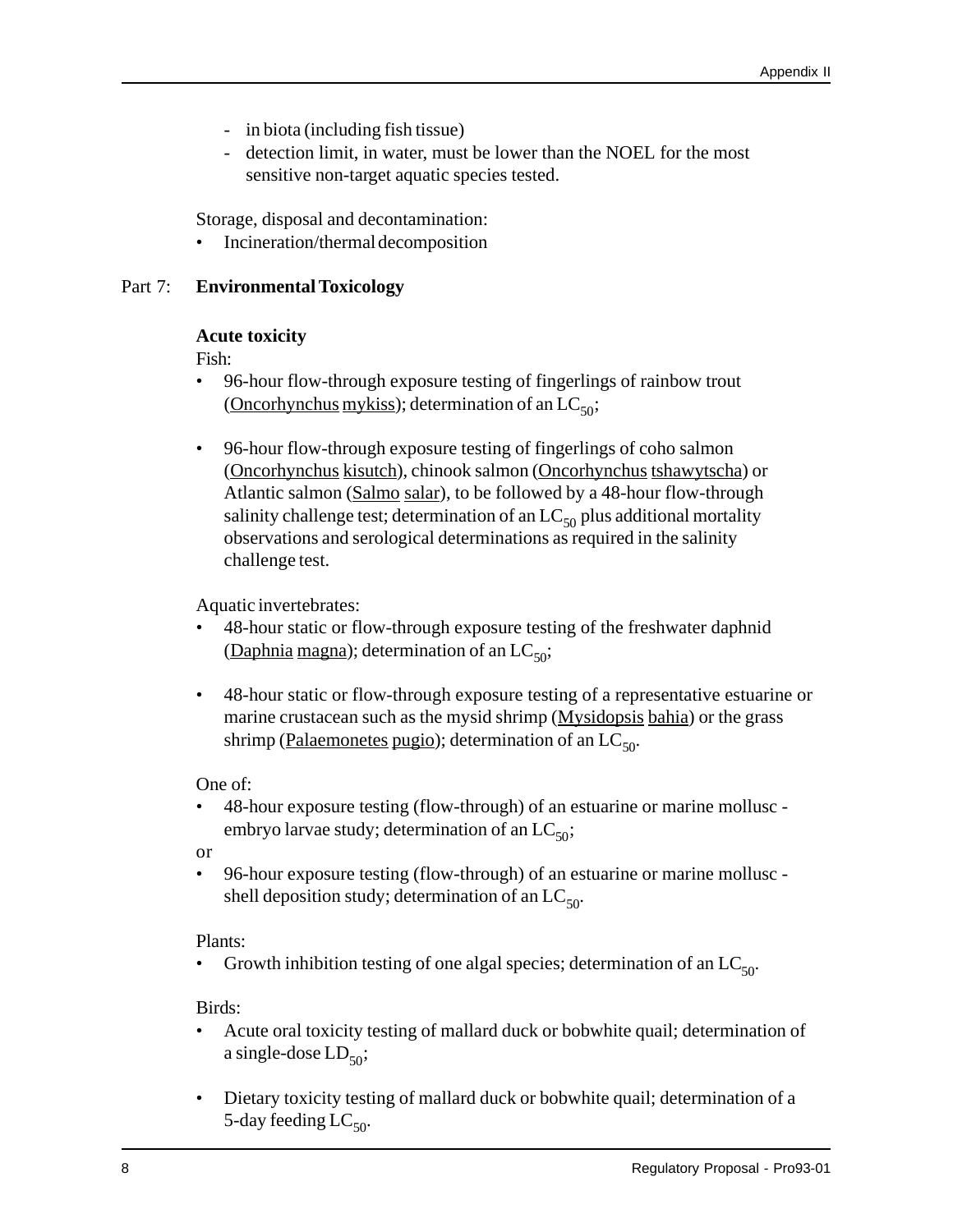#### **Chronic toxicity to aquatic organisms**

To be performed on the most sensitive species as determined in the acute studies.

One of:

• Flow-through exposure testing of early life stages (egg to fry) of coho, chinook or Atlantic salmon

or

• Flow-through life-cycle testing of daphnid or mysid shrimp

or

• Flow-through exposure testing of a representative estuarine or marine mollusc.

#### **Bioconcentration**

• Flow-through bioconcentration/depuration testing of fingerlings of rainbow trout, coho, chinook or Atlantic salmon; determination of a bioconcentration factor (BCF) and a depuration time (time required for residues in tissue to return to non-detectable levels).

One of:

• Flow-through bioconcentration/depuration testing of a representative estuarine or marine crustacean such as the mysid shrimp or the grass shrimp

or

• Flow-through bioconcentration/depuration testing of a representative marine bivalve such as the common edible clam (Mercenaria mercenaria), the blue mussel (Mytilus edulis) or the oyster (Crassostrea gigas); determination of a bioconcentration factor (BCF) and a depuration time (time required for residues in tissue to return to non-detectable levels).

#### **Notes on Technical Active Ingredient**

- 1. Additional data from laboratory studies may be requested depending on the outcome of the initial review of the submitted data.
- 2. Environmental fate and environmental toxicology of major transformation products may need to be addressed.
- 3. Test concentrations must be confirmed analytically and expressed as units of active ingredient.
- 4. Tests must be conducted with the analytical grade of the active ingredient for radioisotopic studies and the technical or analytical grade of the active ingredient for other environmental chemistry and fate studies. Tests must be conducted with the technical grade of the active ingredient for environmental toxicology studies. Certain toxicology studies, however, will be conducted with end-use products. Such studies should be included in the data package on the end-use products. However, they may also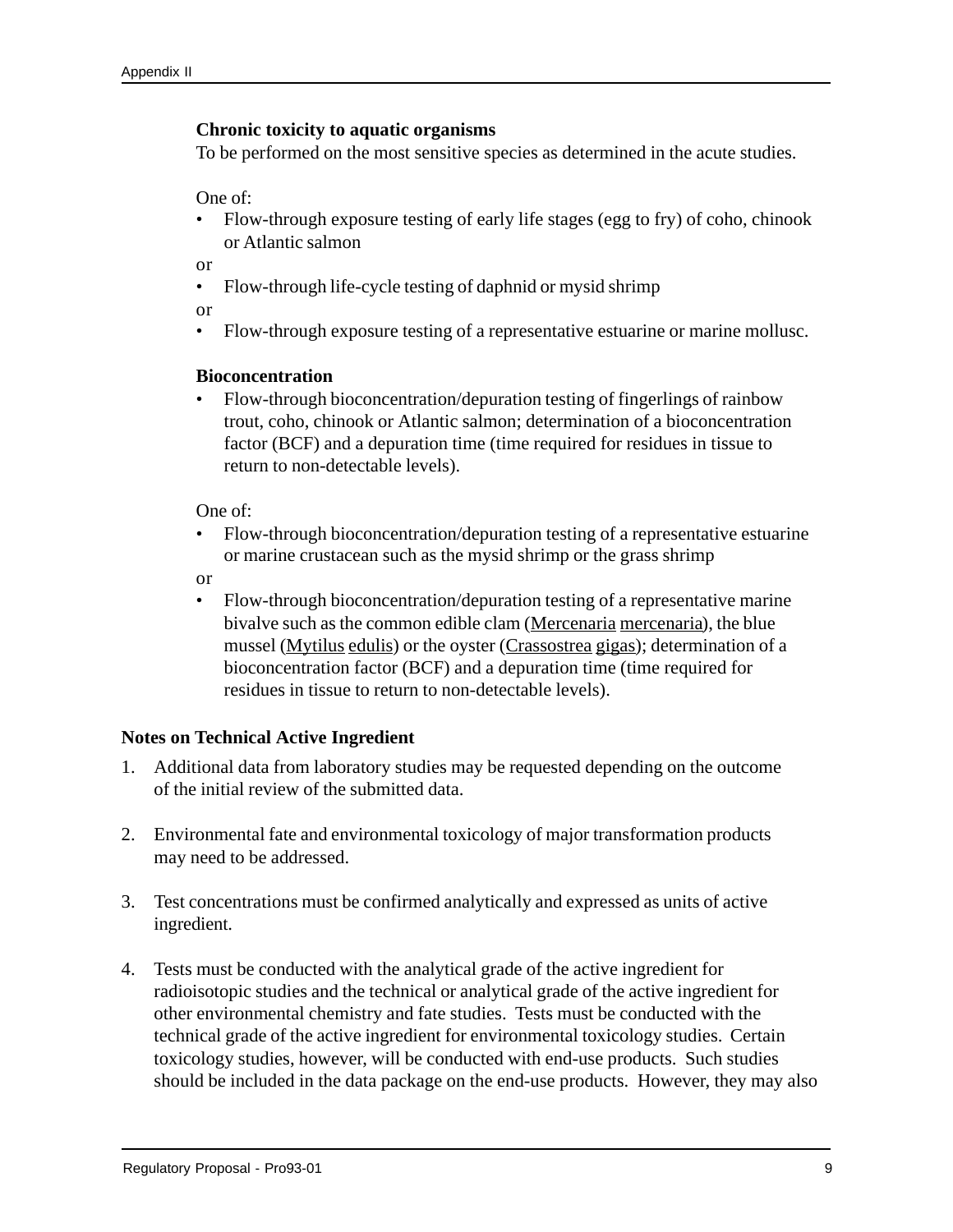be included in the data package for the technical active ingredient if they are applicable to a number of end-use formulations.

5. If more than one active ingredient constitutes a technical product, then the technical grade of each active ingredient must be tested separately. In addition, a partial or full environmental fate and/or environmental toxicology data package may be required for the technical product (as a single product), depending on the outcome of the initial review of each of the active ingredients.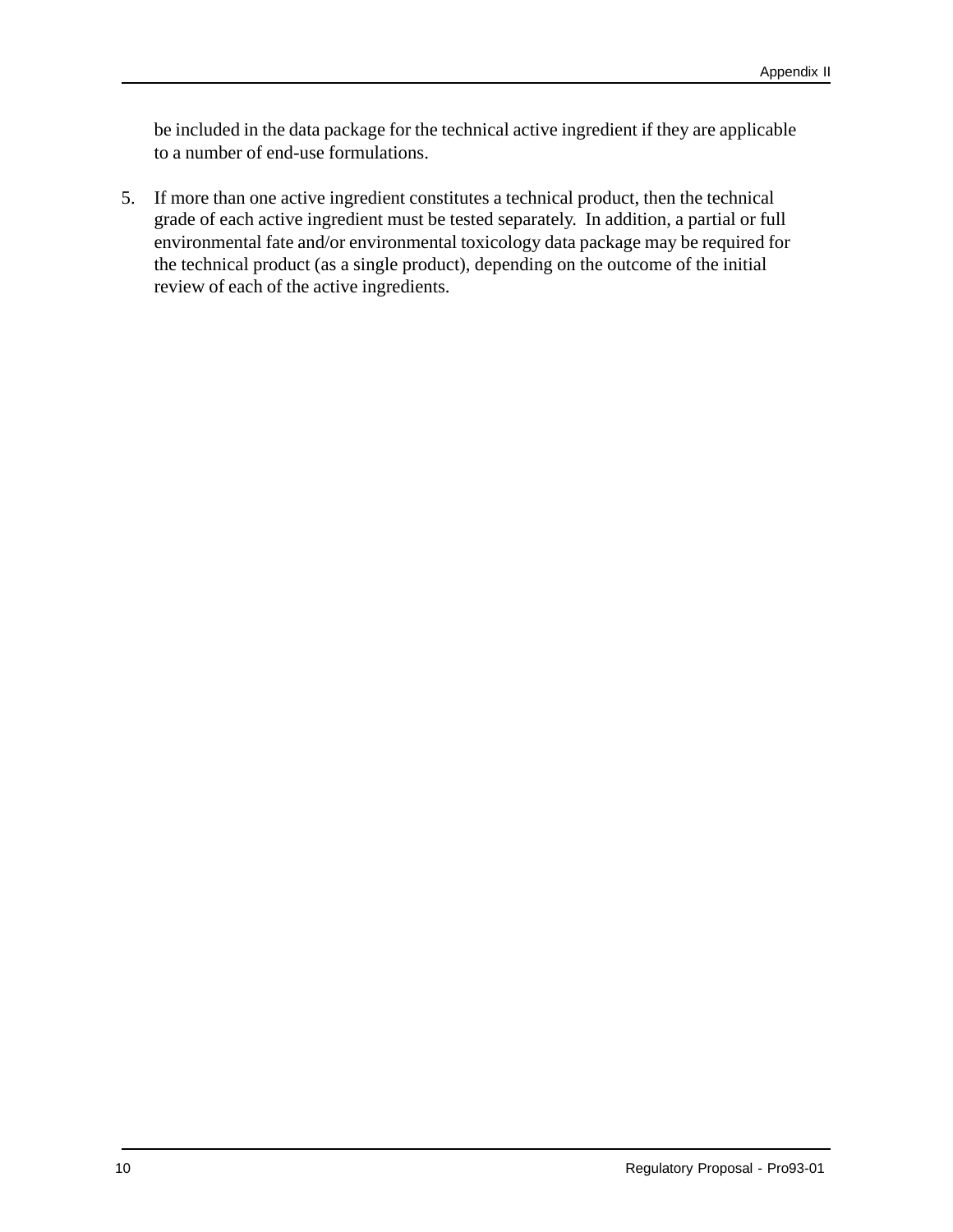## **Appendix III**

## **Environmental Data Requirements for Registration of End-Use Antisapstain Products**

#### Part 1: **Label**

- Label
	- rates of application
	- method of application
	- timing of application
	- frequency of application
	- use limitations

#### Part 2: **Product Chemistry**

• Product Specification Form

#### Part 6: **Environmental Chemistry and Fate**

#### Field studies

- Field dissipation and accumulation
	- terrestrial
	- aquatic (water/sediment/biota)

Special studies

• Leaching (wash-off) from wood; determination of stormwater concentration, expressed as units of active ingredient.

#### Part 7: **Environmental Toxicology**

Acute toxicity:

• 96-hour static or flow-through exposure testing of the most sensitive species (fish or invertebrate) as determined in toxicity testing of the technical active ingredient; determination of an  $LC_{50}$ .

#### **Notes on End-Use Product**

- 1. Additional data from laboratory studies and/or field studies may be requested depending on the outcome of the initial review of the submitted data.
- 2. Environmental fate and environmental toxicology of major transformation products may need to be addressed.
- 3. An end-use formulation which consists of more than one active ingredient will require testing as a single product.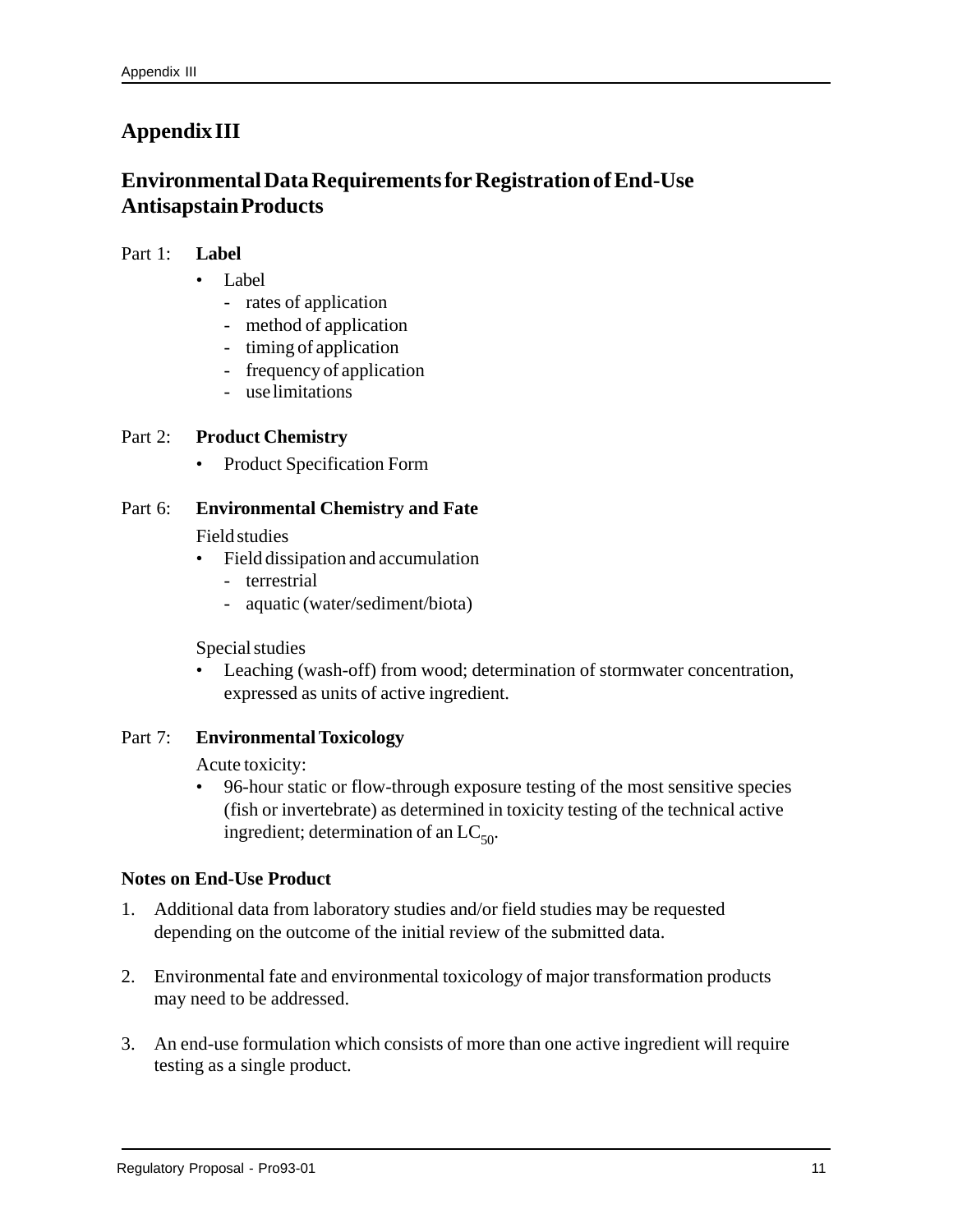- 4. A full environmental toxicology data package, equivalent to that required for the technical active ingredient, may be required if more than one active ingredient constitutes an end-use formulation or if formulation composition may lead to differences in toxicity from the technical active ingredient(s).
- 5. Test concentrations must be confirmed analytically and expressed as units of active ingredient.
- 6. If major changes in use-pattern, formulation or label rate are made following completion of the initial review, the changes must be submitted for review and the need for additional data determined on a case-by-case basis.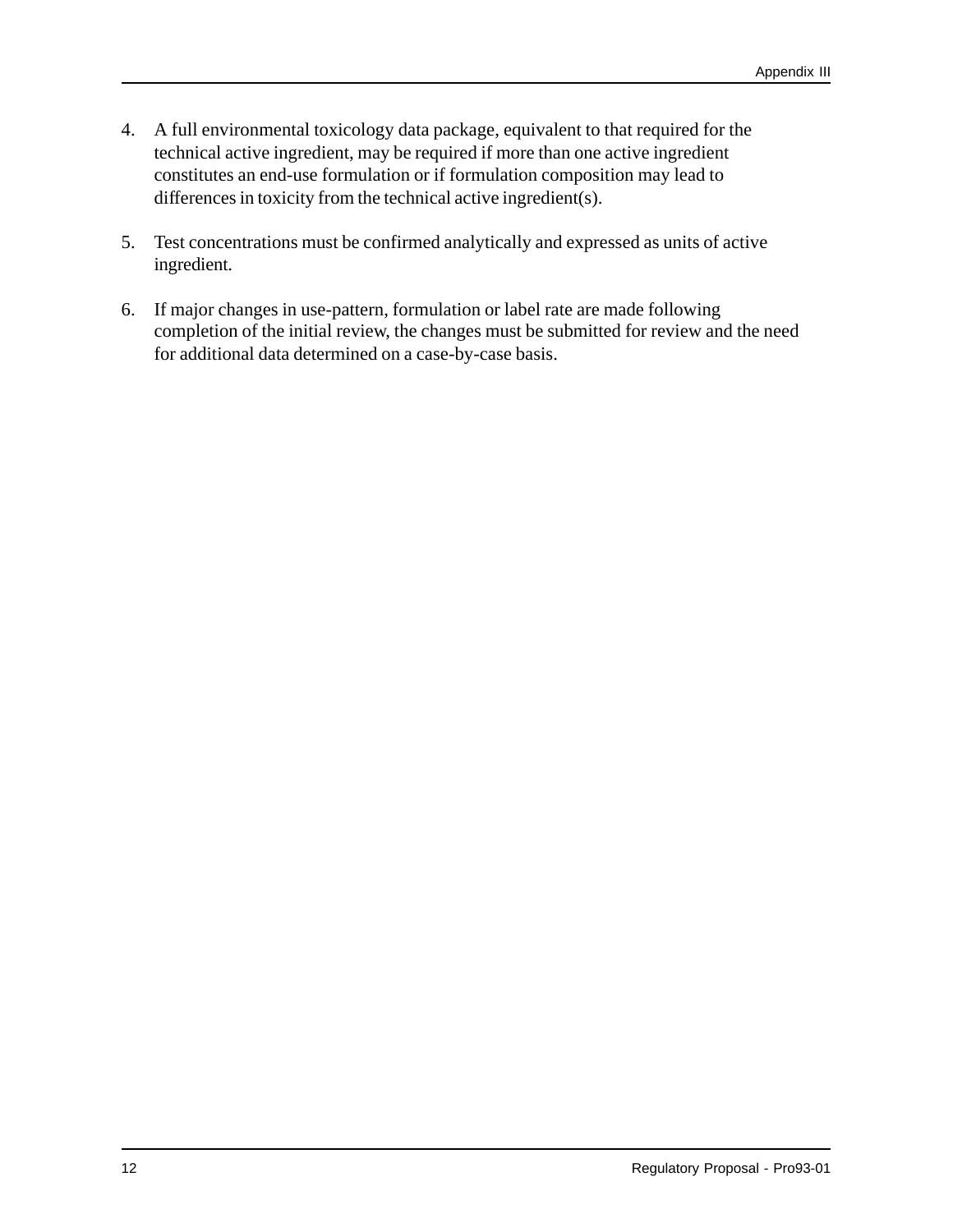## **Appendix IV**

## **Environment Canada B.C. Region Proposal**

#### **Executive Summary**

Research conducted by various government and private laboratories showed that antisapstain chemicals will leach from treated lumber. Various studies have been done to simulate this leaching in laboratory scale tests. Non-standard test conditions such as variations in lumber package sizes, intensity and duration of artificial rainfall and sampling frequency have made it difficult to relate the results between tests and to conditions which would normally be experienced by operating antisapstain facilities.

Recent leaching studies conducted at various mills by Environment Canada have indicated that leachate dripping from treated lumber is diluted an average of 15 times by rainfall before it discharges from the storage yard. Numerous variables at individual mill sites caused a range of dilutions from 6 to 24 times. These observations led to the development of a standard leaching test which can be conducted using natural or artificial rain. The standard leaching test can be used to predict the concentrations of the antisapstain chemicals in the runoff at operating facilities. Environment Canada has recommended to Agriculture Canada that the test procedure be included in the registration requirements for new antisapstain formulations.